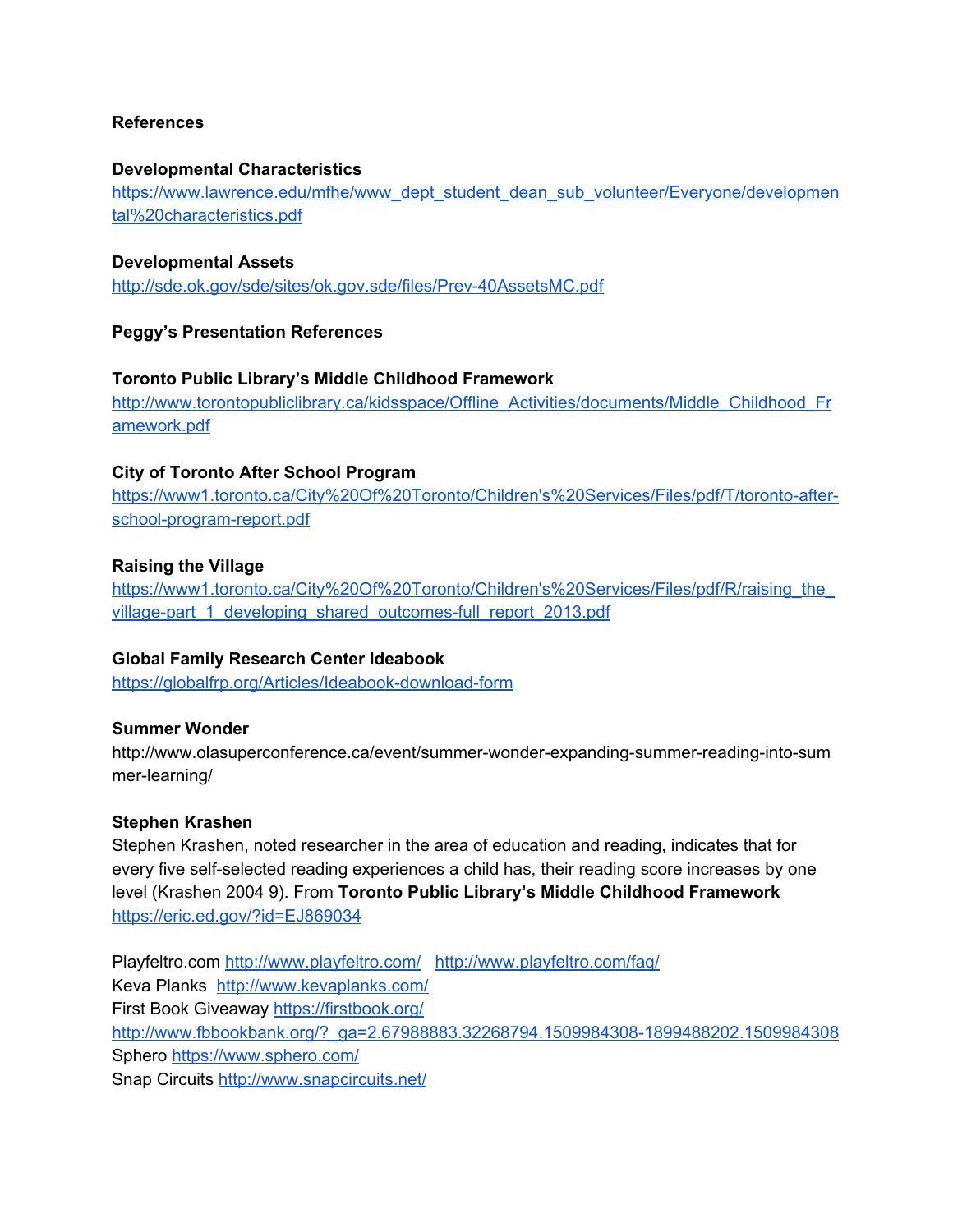Kielhauer Furniture <http://www.keilhauer.com/home.html> The Power of Yet -- "I don't know how to do that, yet" <https://www.youtube.com/watch?v=XLeUvZvuvAs>

# **Community Catalog**

How much screen time?

<https://www.cdc.gov/nccdphp/dch/multimedia/infographics/getmoving.htm> [https://www.cdc.gov/nccdphp/dch/images/infographics/getmoving\\_8-10.png](https://www.cdc.gov/nccdphp/dch/images/infographics/getmoving_8-10.png)

*The Collection All Around* by Jeffrey Davis http://www.alastore.ala.org/detail.aspx?ID=11834

**Collections Emergent Reading**

# Tips and Tricks for Teaching Emergent Readers

<http://teachmama.com/tips-and-tricks-for-teaching-emergent-readers/> Books in the Home [http://www.hbook.com/2017/08/choosing-books/horn-book-magazine/books-in-the-home-what](http://www.hbook.com/2017/08/choosing-books/horn-book-magazine/books-in-the-home-what-my-first-grader-taught-me-about-reading/)[my-first-grader-taught-me-about-reading/](http://www.hbook.com/2017/08/choosing-books/horn-book-magazine/books-in-the-home-what-my-first-grader-taught-me-about-reading/) Fountas Pinnell [http://www.slj.com/2017/10/literacy/fountas-pinnell-say-librarians-guide-readers-interest-not-leve](http://www.slj.com/2017/10/literacy/fountas-pinnell-say-librarians-guide-readers-interest-not-level/)  $\mathcal{U}$ Leveling and Labeling

<http://www.alsc.ala.org/blog/2015/03/leveling-and-labeling-an-interview-with-pat-scales/> Reading Rockets <http://www.readingrockets.org/> Reading Beyone <http://www.cbcbooks.org/reading-beyond/>

# **Diversity**

Cooperative Children's Book Center, Wisconsin <https://ccbc.education.wisc.edu/> The [Importance](http://www.ala.org/alsc/sites/ala.org.alsc/files/content/ALSCwhitepaper_importance%20of%20diversity_with%20graphics_FINAL.pdf) of Diversity in Library Programs and Material Collections for Children [http://www.ala.org/alsc/sites/ala.org.alsc/files/content/ALSCwhitepaper\\_importance%20of%20di](http://www.ala.org/alsc/sites/ala.org.alsc/files/content/ALSCwhitepaper_importance%20of%20diversity_with%20graphics_FINAL.pdf) [versity\\_with%20graphics\\_FINAL.pdf](http://www.ala.org/alsc/sites/ala.org.alsc/files/content/ALSCwhitepaper_importance%20of%20diversity_with%20graphics_FINAL.pdf) We Need Diverse Books <http://weneeddiversebooks.org/> Beanstack <https://www.beanstack.org/> Diverse Bookfinder <https://diversebookfinder.org/>

Kirkus Collections <https://www.kirkusreviews.com/diversity/>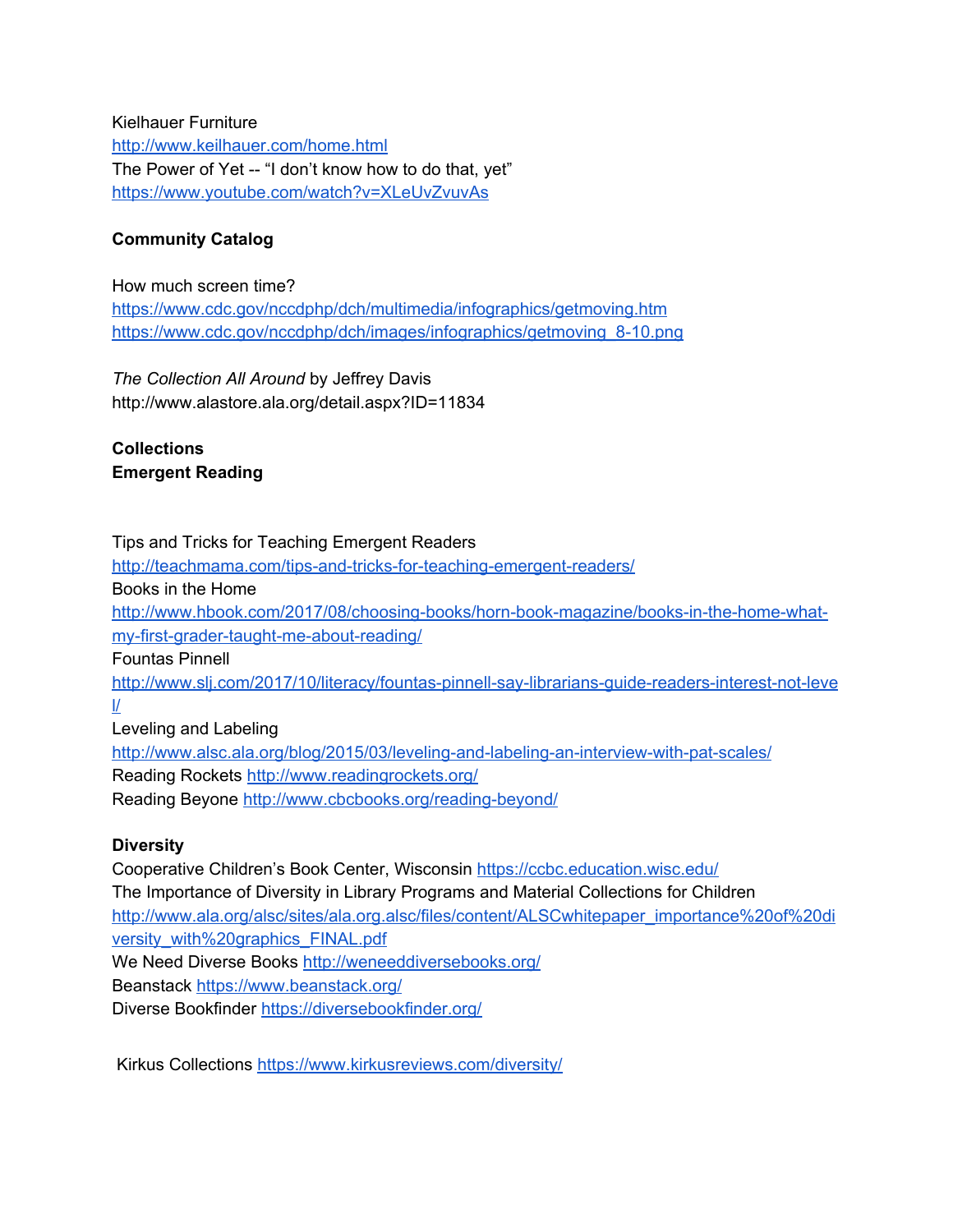## **Homework Help**

Library Homework Help: What Helps and What Doesn't <http://techsoupforlibraries.org/blog/library-homework-help-what-works-what-doesnt>

## **Programming ideas and descriptions from Storytime Underground**

http://storytimeunderground.org/

## **Pillar 1: Joy of Reading: Make reading fun**

Age group 6-9 Multicultural Book Club (ages 5-9) [http://www.elkgrovecity.org/city\\_hall/city\\_government/commission\\_and\\_committees/multicultural](http://www.elkgrovecity.org/city_hall/city_government/commission_and_committees/multicultural_committee/multicultural_book_club) [\\_committee/multicultural\\_book\\_club](http://www.elkgrovecity.org/city_hall/city_government/commission_and_committees/multicultural_committee/multicultural_book_club) Age group 9-12 Steampunk Book Club <http://www.novelengineering.org/>

## **Pillar 2: Literacy and Learning encourage self-directed, interest-driven learning**

Age group 6-9 STEAM Project <http://www.teachingideas.co.uk/library/books/stuck> Forensic Science: [https://hubpages.com/education/Fingerprint\\_Science\\_Project\\_for\\_Kids](https://hubpages.com/education/Fingerprint_Science_Project_for_Kids) Age group 9-12 World Record Program <https://chipublib.bibliocommons.com/events/591f193c5eb0a53f00652b43>

# **Webinar: "Making" Readers: How the Maker Movement Can Impact Literacy**

<http://www.ala.org/alsc/making-readers-how-maker-movement-can-impact-literacy>

## **Pillar 3: Fun and Play promote creativity and innovation**

Age group 6-9 Passport Programs <http://digital.vpr.net/post/passports-vermont-libraries-encourage-literary-exploration#stream/0> Age group 9-12 Kayak Trip for Reading Nonfiction [https://www.facebook.com/staytonlibrary/photos/a.1480370471998255.1073741866.959397194](https://www.facebook.com/staytonlibrary/photos/a.1480370471998255.1073741866.959397194095588/1480376971997605/?type=3&theater) [095588/1480376971997605/?type=3&theater](https://www.facebook.com/staytonlibrary/photos/a.1480370471998255.1073741866.959397194095588/1480376971997605/?type=3&theater)

The LemonAid Warriors and Lulu Cerone's *Philanthroparties: A Party Planning Guide for Kids Who Want to Give Back* <http://www.lemonaidwarriors.com/>

## **Outreach**

<https://www.slideshare.net/morgansallee/thinking-outside-the-library-childrens-outreach>